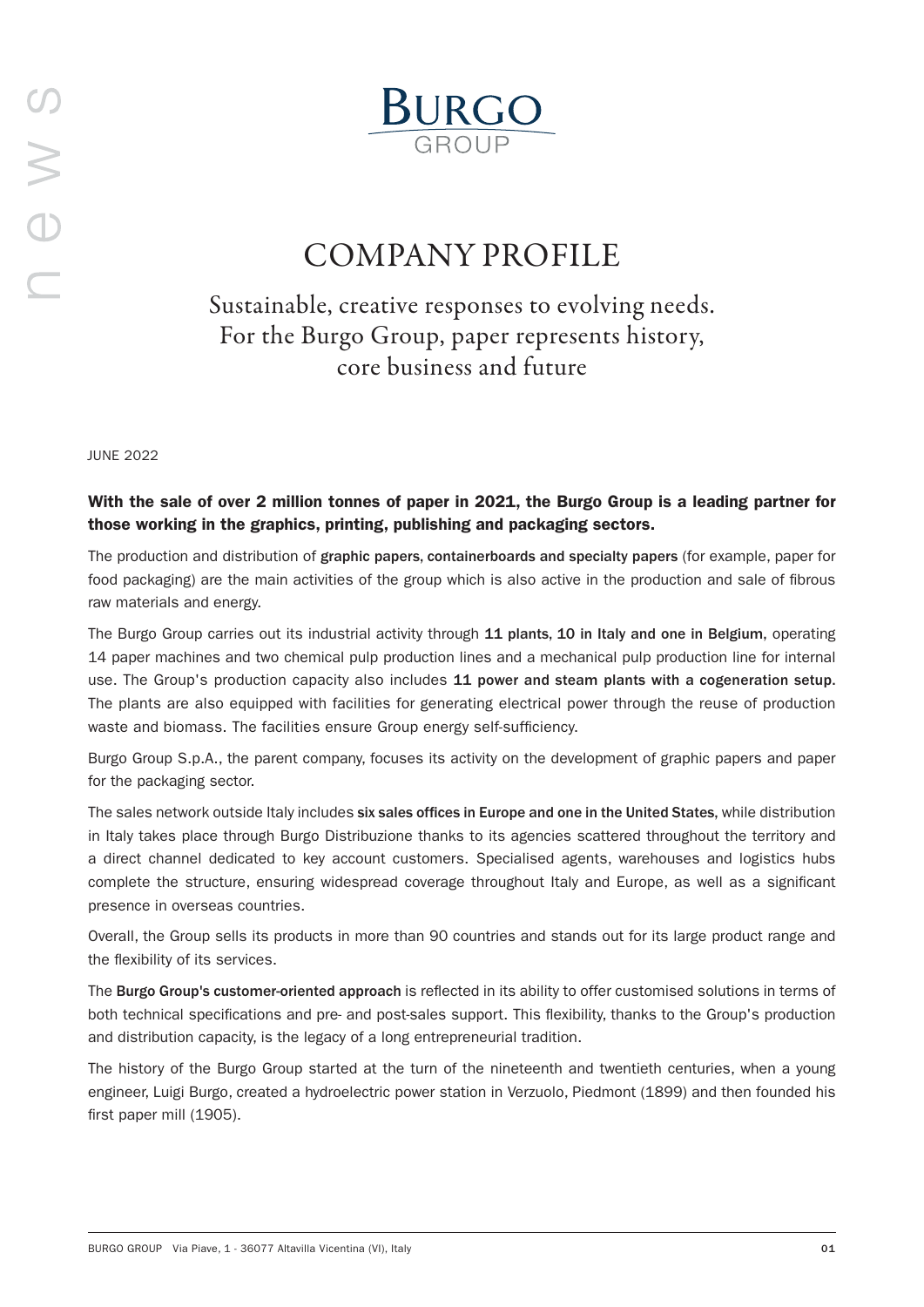

The company has continued to grow since then, supporting the development of the publishing industry. In the 1980s, contact was established between the Burgo and Marchi companies, marking the beginning of a new and profitable partnership. Today the Group is recognised as a single industrial company that has managed to restructure, renew processes, diversify and innovate its offer in response to the emerging needs of the market.

Under the historic Burgo brand - identified by the four rotated b's - the Group's graphic paper catalogue now includes many advanced, high-value products, in addition to the rich range of wood-free papers for high-quality prints and the range of coated papers for publishing. These include recycled papers, ideal for highly sustainable publishing projects, digital inkjet and laser printing papers, designed for marketing projects, for transpromotional communication and for the printing of documents, including high-quality low print run papers, and finally uncoated lightweight, very thin and high opacity papers, designed for pharmaceutical and cosmetic leaflets or for high pagination books. The range is completed with reliable, eco-friendly office papers.

With an eye on the strategic repositioning of its product portfolio, the Group's core business includes the production of paper for corrugated cardboard for the packaging industry. With this activity in mind, the Group recently founded Burgo Containerboard, a production centre entirely dedicated to paper for packaging.

Furthermore, through its investment in this sector, the Burgo Group aims to establish itself in a production sector characterised by a high use of recycled raw materials, thereby increasing its contribution to the circularity of resources.

#### *The Burgo Group's structure*



\* Including the share held by Mosaico S.p.A. (17,2%) \* Including the share held by Mosaico S.p.A. (17,2%)

- Sales and distribution
- Paper manufacturing
- Energy production and sales
- Financial assets
- Forestry resource management
- Interruptibility service
- Waste paper management